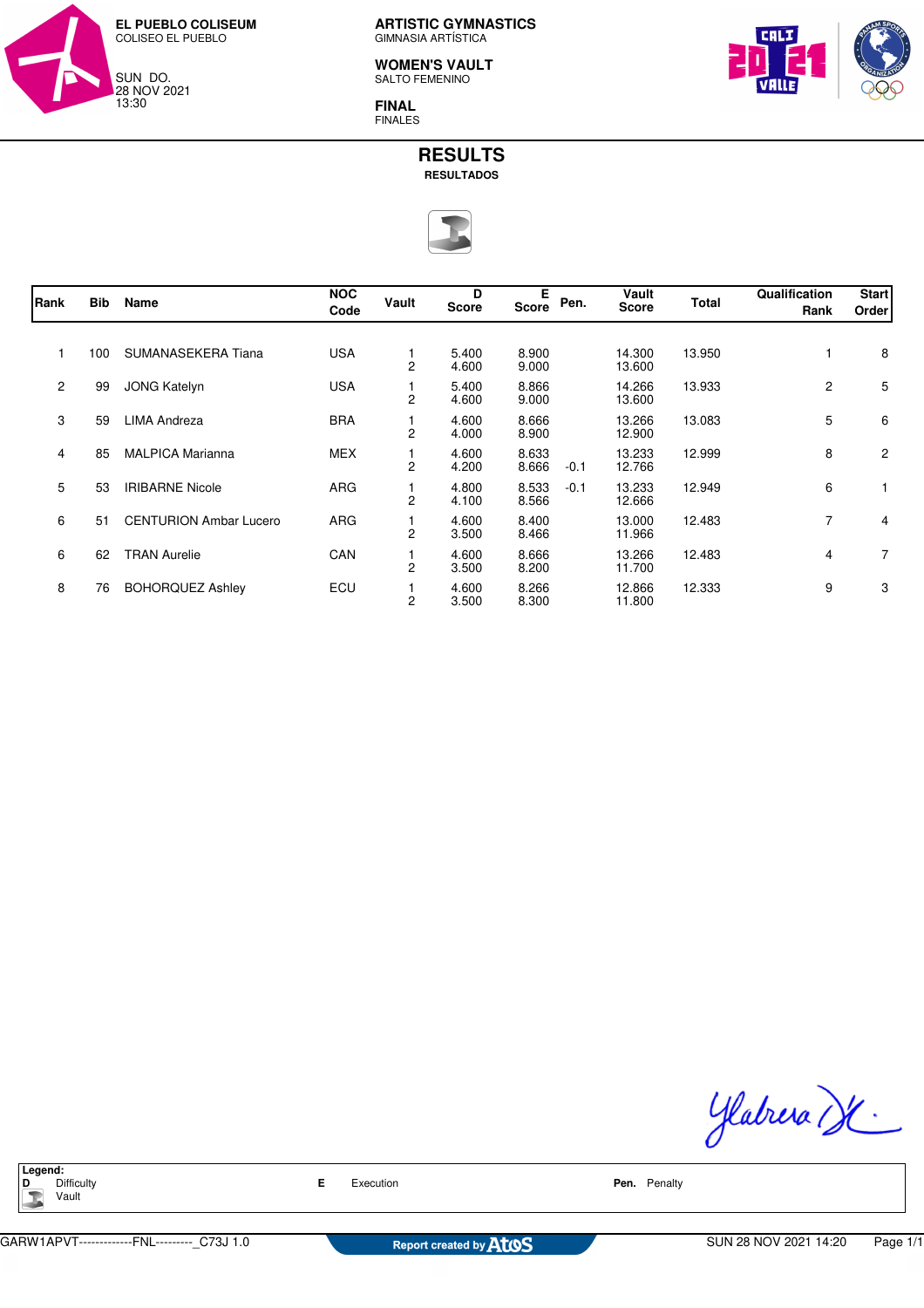

**WOMEN'S UNEVEN BARS** BARRAS ASIMÉTRICAS FEMENINO



**FINAL** FINALES

### **RESULTS RESULTADOS**



| Rank |            | <b>Name</b>             | <b>NOC</b><br>Code | D            | Е            |      | Total  | Qualification<br>Rank | <b>Start</b><br>Order |
|------|------------|-------------------------|--------------------|--------------|--------------|------|--------|-----------------------|-----------------------|
|      | <b>Bib</b> |                         |                    | <b>Score</b> | <b>Score</b> | Pen. |        |                       |                       |
|      |            |                         |                    |              |              |      |        |                       |                       |
|      | 98         | <b>JOHNSON Madray</b>   | <b>USA</b>         | 5.200        | 8.233        |      | 13.433 | 2                     |                       |
| 2    | 62         | <b>TRAN Aurelie</b>     | CAN                | 4.900        | 8.200        |      | 13.100 | 4                     | 3                     |
| 3    | 97         | CHIO Kailin             | <b>USA</b>         | 5.200        | 7.000        |      | 12.200 |                       | 8                     |
| 4    | 73         | RODRIGUEZ Rachel        | <b>CRC</b>         | 4.100        | 8.033        |      | 12.133 | 5                     | 6                     |
| 5    | 85         | <b>MALPICA Marianna</b> | <b>MEX</b>         | 4.300        | 7.066        |      | 11.366 | 9                     | 5                     |
| 6    | 61         | RODRIGUES Gabriela      | <b>BRA</b>         | 3.600        | 7.733        |      | 11.333 | 8                     |                       |
| 6    | 76         | <b>BOHORQUEZ Ashley</b> | ECU                | 4.000        | 7.333        |      | 11.333 | 7                     | 4                     |
| 8    | 69         | <b>LAMADRID Daira</b>   | COL                | 4.500        | 6.466        |      | 10.966 | 6                     | 2                     |
|      |            |                         |                    |              |              |      |        |                       |                       |

Glabrera de

**Legend:**<br>**D** Difficulty Uneven Bars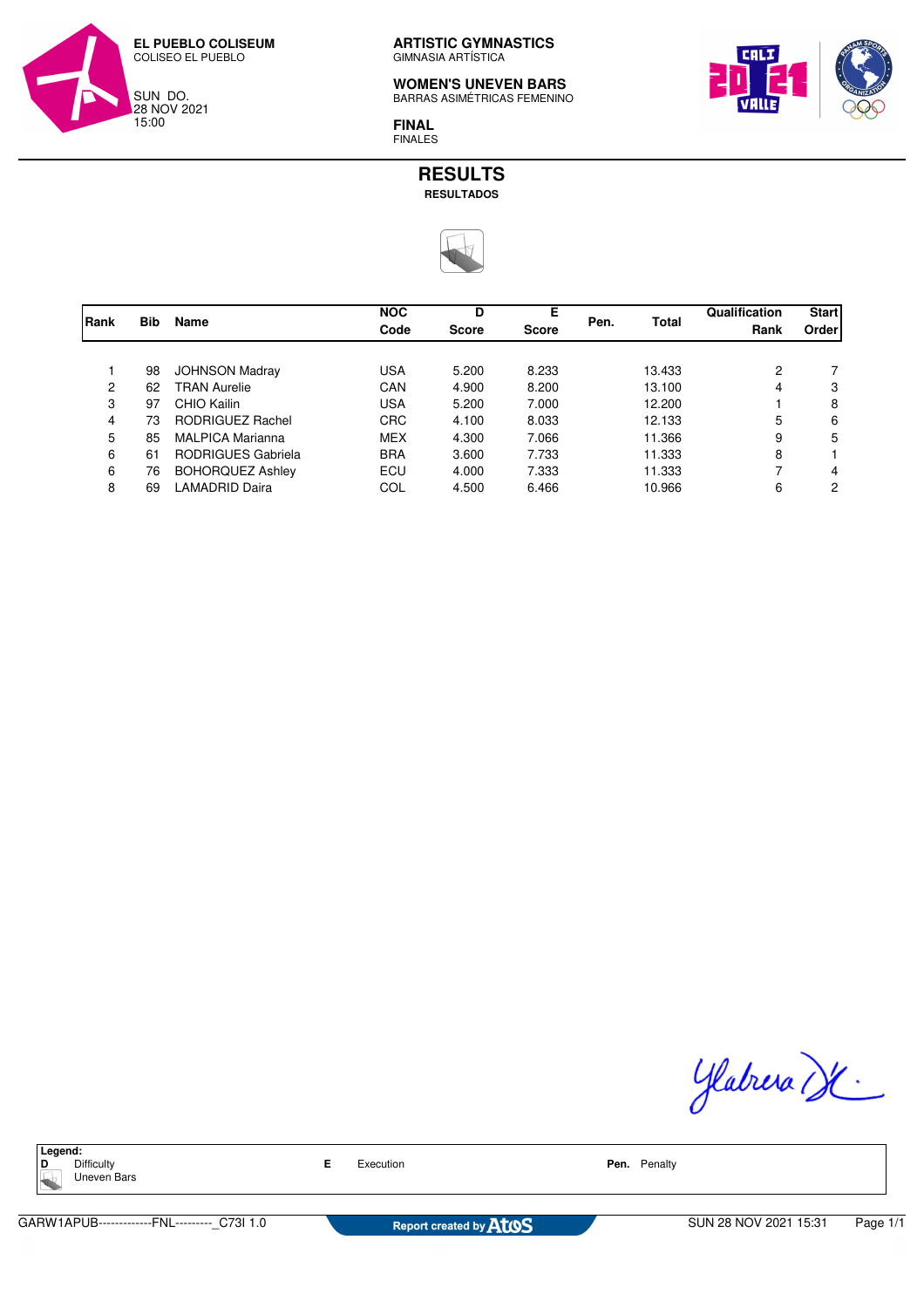

#### **WOMEN'S BEAM**

VIGA DE EQUILIBRIO FEMENINO

**FINAL** FINALES

## **RESULTS RESULTADOS**



| Rank |            | Name                      | <b>NOC</b><br>Code | D<br><b>Score</b> | Е<br>Score | Pen.   | Total  | Qualification | <b>Start</b> |
|------|------------|---------------------------|--------------------|-------------------|------------|--------|--------|---------------|--------------|
|      | <b>Bib</b> |                           |                    |                   |            |        |        | Rank          | Order        |
|      |            |                           |                    |                   |            |        |        |               |              |
|      | 98         | <b>JOHNSON Madray</b>     | <b>USA</b>         | 5.100             | 7.766      |        | 12.866 |               | 2            |
| 2    | 99         | <b>JONG Katelyn</b>       | <b>USA</b>         | 5.100             | 7.600      |        | 12.700 | 2             | 6            |
| 3    | 59         | LIMA Andreza              | <b>BRA</b>         | 4.800             | 7.533      |        | 12.333 | 6             | 5            |
| 4    | 84         | <b>FLORES Mariangela</b>  | <b>MEX</b>         | 4.600             | 7.466      |        | 12.066 | 11            | 3            |
| 5    | 70         | RODRIGUEZ María           | COL                | 3.800             | 7.366      |        | 11.166 | 12            |              |
| 6    | 61         | <b>RODRIGUES Gabriela</b> | <b>BRA</b>         | 4.600             | 6.333      | $-0.1$ | 10.833 | 10            | 4            |
| 7    | 69         | <b>AMADRID Daira</b>      | COL                | 4.600             | 5.766      | $-0.1$ | 10.266 | 5             | 8            |
| 8    | 87         | MENDOZA Gabriela          | <b>MEX</b>         | 4.300             | 5.033      |        | 9.333  | 9             |              |

Ylabrera de

**Legend:**<br>**D** Difficulty **Beam**